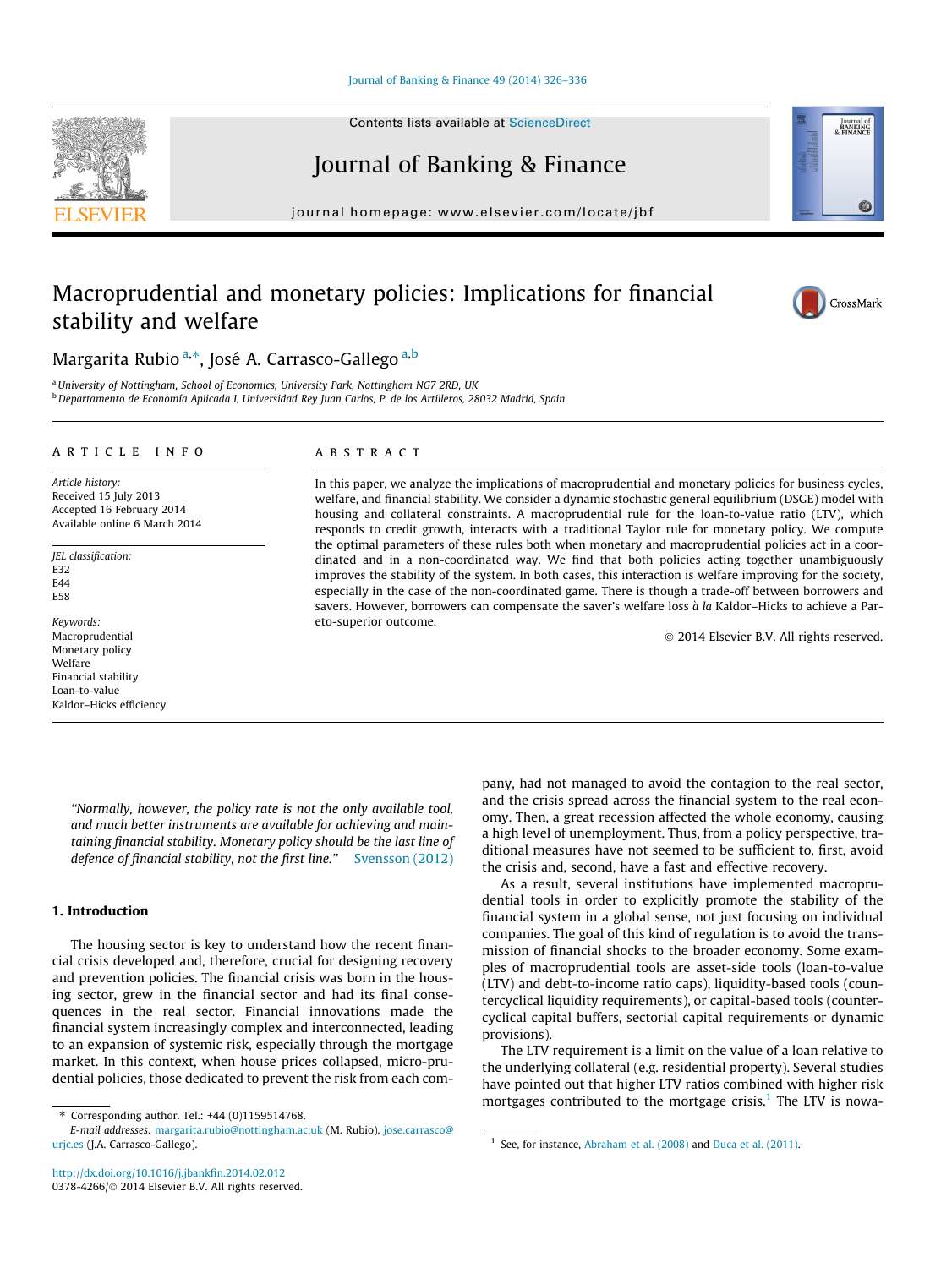days described as one of the main macroprudential instruments to ''mitigate and prevent excessive credit growth and leverage'' by the European Systemic Risk Board.<sup>2</sup> Within the EU, LTV limits are available in the national prudential framework of 16 Member States.<sup>3</sup>

The aim of this paper is to evaluate the implications of a macroprudential LTV tool for business cycles, financial stability, and welfare, as well as its interaction with monetary policy. In order to do that, we use a dynamic stochastic general equilibrium (DSGE) model which features a housing market.

The modelling framework consists of an economy composed of borrowers and savers. In particular, our model imposes a limit on borrowing, that is, loans need to be collateralized by a proportion of the value of the assets that the borrower owns. This proportion can be interpreted as an LTV. The macroprudential tool we propose is a rule that automatically reduces loan-to-values when there is a credit boom, therefore limiting the expansion of credit. We assume that there exists a macroprudential Taylor-type rule for the LTV ratio, so that it responds to credit growth, in the spirit of the Basel III regulation which aims at avoiding episodes of excessive credit growth. The monetary policy literature has extensively shown that simple rules result in a good performance; therefore, it seems sensible to apply these kinds of rules to macroprudential supervision. This microfounded general equilibrium model allows us to explore all the interrelations that appear between the real economy and the credit market. Furthermore, such a model can deal with welfare-related issues.

In the context of this model, we address several research questions. First, we study the welfare gain for each agent and for the aggregate both for different levels of a static LTV and for different values of the reaction parameters of the macroprudential rule. In this way, we discuss the welfare trade-offs that may appear between borrowers and savers. Second, we analyze the combination of monetary and macroprudential policy parameters that maximize welfare when the macroprudential regulator and the central bank are coordinated and when they are not. Third, we discuss a Pareto-superior outcome to overcome this trade-off by a system of transfers à la Kaldor-Hicks. Then, we study the dynamics of the model under the optimal parameters. Finally, we graphically convey our results to highlight the effects on macroeconomic and financial stability of introducing a new macroprudential policy based on the LTV ratio.

The rest of the paper continues as follows: Section 1.1 reviews the literature. Section [2](#page-2-0) describes the model. Section [3](#page-4-0) presents the welfare analysis. Section [4](#page-5-0) computes the optimal parameter combination of the different policies in a coordinated and in a non-coordinated situation. It also develops a rule to obtain a Pareto-superior outcome, presents results from simulations, and conveys the results graphically to show the effects of the macroprudential policy on financial and macroeconomic stability. Section [5](#page-9-0) concludes.

# 1.1. Related literature

Our paper fits into the literature that introduces a macroprudential rule and studies its effects using a DSGE model. Other examples are, for instance, [Antipa et al. \(2010\)](#page-10-0), who uses a DSGE model to show that macroprudential policies would have been effective in smoothing the past credit cycle and in reducing the intensity of the recession. Another example is [Borio and Shim](#page-10-0) [\(2007\)](#page-10-0), which emphasizes the complementary role of macroprudential policy to monetary policy and its supportive function as a built-in stabilizer. As well, [N'Diaye \(2009\)](#page-10-0) shows that monetary policy can be supported by countercyclical prudential regulation. [Angelini et al. \(2012\)](#page-10-0) uses a DSGE model with a banking sector and shows interactions between capital requirement ratios as a macroprudential tool and monetary policy; they find that macroprudential policies are most helpful to counter financial shocks that lead the credit and asset price booms. We find in our paper that macroprudential policies moderate credit booms. Furthermore, for housing demand shocks, the combination of the macroprudential and the monetary policies manages to control credit without moderating the real effects of the boom.

Since there is an extensive consensus that the origin of the last crisis is related to real estate booms and busts, we have focused on the effects of a macroprudential tool that has to do with the housing sector. However, while most papers in the field tend to analyze macroprudential policies through the lens of a countercyclical bank leverage rule (e.g. [Angelini et al., 2012;](#page-10-0) [Christensen et al,](#page-10-0) [2011](#page-10-0)), in our paper, we study how a key element of the real estate sector, namely the LTV, can serve as a macroprudential tool to improve financial stability.4 With a macroprudential orientation, [Kan](#page-10-0)[nan et al. \(2012\)](#page-10-0) also examines a monetary policy rule that reacts to prices, output and changes in collateral values with a macroprudential instrument based on the LTV; they remark on the importance of identifying the source of the shock of the housing price boom when assessing policy optimality. [Funke and Paetz \(2012\)](#page-10-0) considerers a non-linear version of a macroprudential rule for the LTV. Following this literature, we propose a macroprudential policy based on a Taylor-type automatic rule.<sup>5</sup> By analogy with monetary policy, rulebased macroprudential tools – for example, automatic stabilizers – appear appealing ([Goodhart, 2004\)](#page-10-0).

One question that arises from the topic is what the objective of the macroprudential authority should be. In recent years, research on macroprudential issues has been wide and intense<sup>6</sup> and there is an increasing consensus among academics and policy makers that ''the ultimate objective of macroprudential policy is to contribute to the safeguard of the stability of the financial system as a whole'' [\(Recommendation of the European Systemic Risk Board, 2013\)](#page-10-0). In this way, [Almeida et al. \(2006\)](#page-10-0) has studied the effect on the amplitude of the credit cycle results from the mitigating impact of more stringent LTV ratios on the 'financial accelerator' mechanism. They find that when a positive income shock leads to an increase in housing prices, the increase in borrowing is expected to be lower in countries with lower LTV ratios. [Gelain et al. \(2013\)](#page-10-0) evaluates different policy actions that might be used to dampen the resulting excess volatility, including a direct response to house-price growth or credit growth in the central bank's interest rate rule, the imposition of a more restrictive loan-to-value ratio, and the use of a modified collateral constraint that takes into account the borrower's wage income. We contribute to this line of research, finding that when we use the macroprudential policy based on the LTV, both the macroeconomy and the financial system become more stable. To illustrate that, we construct policy frontiers (Taylor curves) including not only the traditional objectives of monetary policy but also the objective of the macroprudential regulator: financial stability. As a measure of financial stability we propose the variability of borrowing. This threedimensional policy frontier shows graphically that the macroprudential policy unambiguously helps to achieve a more stable financial and macroeconomic situation.

A central issue that we cover in our paper is the interaction between monetary and macroprudential policies. There is no consensus on whether both policies should act in a coordinated or in a

<sup>&</sup>lt;sup>2</sup> See [Recommendation of the European Systemic Risk Board \(2013\).](#page-10-0)

<sup>&</sup>lt;sup>3</sup> More world results are available in [Lim et al. \(2011\).](#page-10-0)

[Borio et al. \(2001\)](#page-10-0) also evaluated limits on the LTV.

<sup>5</sup> See [Borio and Shim \(2007\)](#page-10-0) for a distinction between rules and discretion in calibrating the tools of macroprudential policy.

See [Galati and Moessner \(2013\)](#page-10-0) for an extensive review.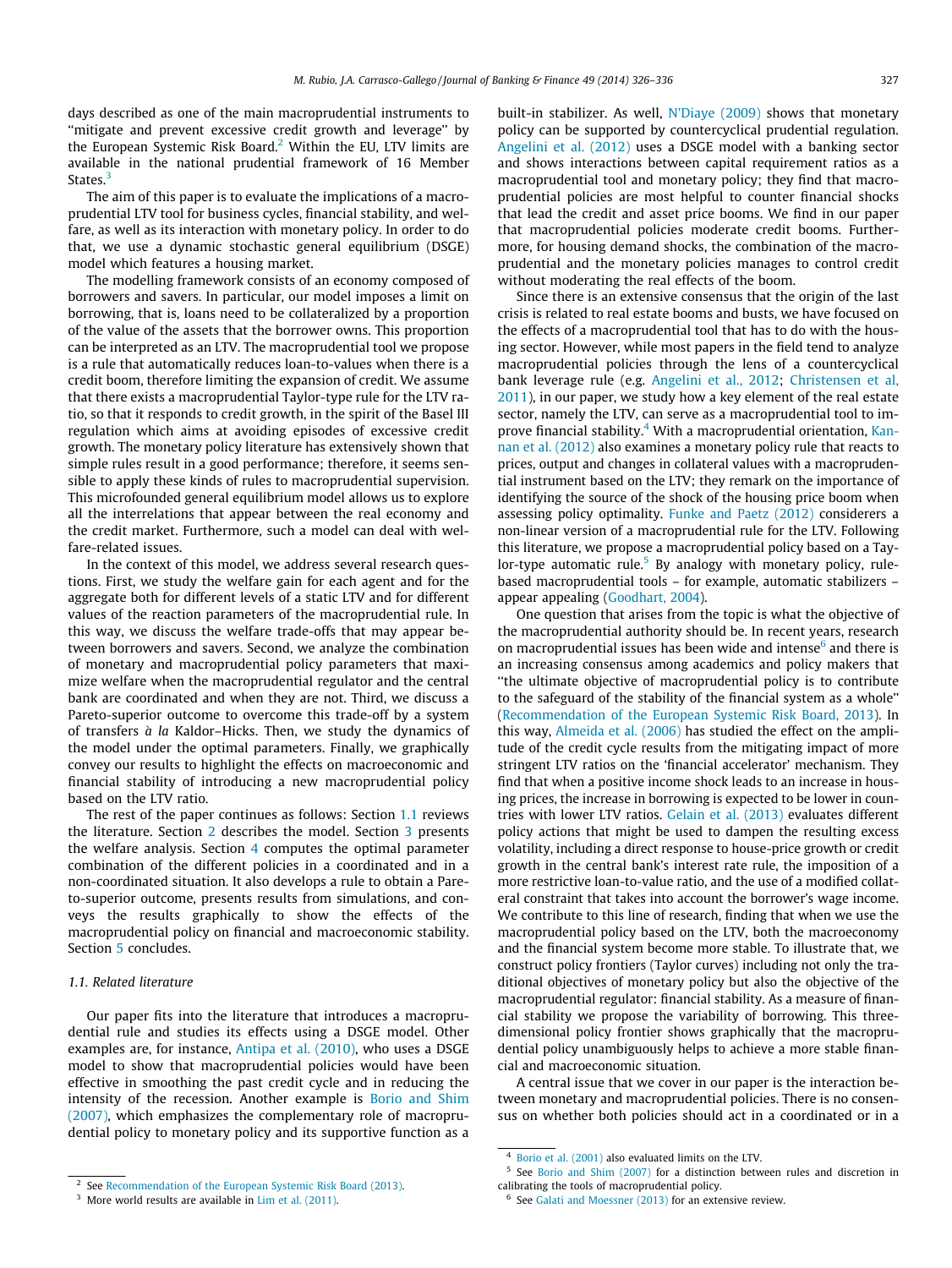<span id="page-2-0"></span>non-coordinated way. For instance, [Bean et al. \(2010\)](#page-10-0), with a DSGE model adapted from [Gertler and Karadi \(2011\),](#page-10-0) studies how the use of a macroprudential policy tool based on a lump-sum levy or subsidy on the banking sector might affect the conduct of monetary policy. Their results suggest that monetary and macroprudential policies should be coordinated, since they are not merely substitutes, but they mention that the issue of coordination needs to be studied further. [Beau et al. \(2012\)](#page-10-0) claims that it is preferable to have a combination of separate objectives for monetary and macroprudential policies, with monetary policy taking the macroeconomic effects of macroprudential policy into account in choosing interest rates, that is, the non-coordinated case would be preferable. [Angelini et al. \(2012\)](#page-10-0) studies the coordination issue in a context in which the macroprudential regulator uses capital requirements as a tool to achieve financial stability. They find that lack of cooperation between a macroprudential authority and a central bank may actually generate conflicting policies and, therefore, cooperation is preferred. In our paper, we also distinguish between the cases of coordination and non-coordination to try to shed some light on this issue. As argued by Svensson (2012), we find that the non-coordination game delivers higher social welfare and then is preferable. When each authority focuses on its own objective, they are more effective in minimizing both macroeconomic and financial variability.

Finally, measuring the potential welfare improvement of macroprudential policies has deserved the special attention of academics. Some papers have found that the macroprudential reaction to exogenous shocks can make some people better off (typically borrowers), but not every type of household, or not in all cases. For instance, [Lambertini et al. \(2013\)](#page-10-0) extends the [Iacoviello and Neri](#page-10-0) [\(2010\)](#page-10-0) model to incorporate news shocks and a macroprudential rule on the LTV. They find that an optimized LTV-ratio rule that responds to credit growth is a Pareto-improving policy compared to the use of a constant LTV ratio. [Campbell and Hercowitz \(2009\)](#page-10-0) performes a welfare analysis in a DSGE model with borrowers and savers and determines that, although high LTV ratios have a direct positive effect on welfare through constraint relaxation, other indirect effects may dominate. [Angelini et al. \(2012\)](#page-10-0) also discusses the issue and concludes that there is no regime that makes all agents better-off. They claim that the optimal (from a welfare perspective) monetary and macroprudential policies may depend on which agent's welfare is used as objective in the computation of the policies, and also on the type of shock considered. In our paper, we actively contribute to this discussion. We focus on highlighting the welfare trade-offs between agents in order to carefully characterize the conditions under which there is room for Pareto improvements. By analyzing welfare for a static LTV, we find an LTV threshold below which there is room for Pareto-improving solutions. However, for higher values the trade-off between borrowers and savers appears. Since a plausible value for the LTV tends to be higher than this value, we also observe this trade-off when calculating the optimal macroprudential rule. Thus, we propose a system of transfers à la Kaldor–Hicks in which borrowers would compensate savers so that they are indifferent between having the macroprudential policy or not. In this way, we obtain a Pareto-superior outcome.7

## 2. Model setup

The modelling framework is a DSGE model with a housing market, following [Iacoviello \(2005\)](#page-10-0). The model is solved by log-linearizing the equilibrium equations around a well-defined steady state. The use of DSGE models for the study of macroprudential policies has some limitations and deserves some discussion. When using DSGE models for monetary policy evaluation, the dynamics of the model are matched with the monetary policy transmission mechanism found in the data. However, for macroprudential policies, empirical applications are rare. Furthermore, the macroprudential analysis often refers to the vulnerability of the financial system to exceptional events related to non-equilibrium, which cannot be captured by a DSGE model. At the same time, a drawback of DSGE models is that they are infinite horizon models and, therefore, are not well suited to incorporate state contingency in a meaningful way. As a result, DSGE models have problems of modelling financial intermediation and frictions [\(Bean, 2009](#page-10-0)). However, regardless of these limitations, DSGE models are often used for macroprudential analysis since they count with other advantages: First, they can be compared with a benchmark in which there is only monetary policy. Second, they include many sources of shocks that can be used to check for different economic trajectories. Moreover, they rely on general equilibrium analysis and are suitable for simulations to study the impact of new policy instruments. Also, calibrated parameters can be altered to test for alternative policy scenarios. And finally, since DSGE models are microfounded, they are suitable to study welfare issues.<sup>8</sup>

In our model, the economy features patient and impatient households, a final goods firm, and a central bank which conducts monetary policy. Households work and consume both consumption goods and housing. Patient and impatient households are savers and borrowers, respectively. Borrowers are credit constrained and need collateral to obtain loans. The representative firm converts household labor into the final good. The central bank follows a Taylor rule for the setting of interest rates. The macroprudential authority sets the LTV following a Taylor-type rule.

# 2.1. Savers

Savers maximize their utility function by choosing consumption, housing and labor hours:

$$
\max_{C_{s,t},H_{s,t},N_{s,t}} E_0 \sum_{t=0}^{\infty} \beta_s^t \left[ \log C_{s,t} + j_t \log H_{s,t} - \frac{(N_{s,t})^{\eta}}{\eta} \right],
$$

where  $\beta_s \in (0, 1)$  is the patient discount factor,  $E_0$  is the expectation operator and  $C_{s,t}$ ,  $H_{s,t}$  and  $N_{s,t}$  represent consumption at time t, the housing stock and working hours, respectively.  $1/(\eta - 1)$  is the labor supply elasticity,  $\eta > 0$ .  $j_t$  represents the weight of housing in the utility function. We assume that  $log (j_t) = log (j) + u_{jt}$ , where  $u_{lt}$  follows an autoregressive process. A shock to  $j_t$  represents a shock to the marginal utility of housing.

Subject to the budget constraint:

$$
C_{s,t} + b_t + q_t(H_{s,t} - H_{s,t-1}) = \frac{R_{t-1}b_{t-1}}{\pi_t} + w_{s,t}N_{s,t} + F_t,
$$
\n(1)

where  $b_t$  denotes bank deposits,  $R_t$  is the gross return from deposits,  $q_t$  is the price of housing in units of consumption, and  $w_{s,t}$  is the real wage rate.  $F_t$  are lump-sum profits received from the firms. The first order conditions for this optimization problem are as follows:

$$
\frac{1}{C_{s,t}} = \beta_s E_t \left( \frac{R_t}{\pi_{t+1} C_{s,t+1}} \right),\tag{2}
$$

$$
w_t^s = (N_{s,t})^{n-1} C_{s,t},\tag{3}
$$

$$
\frac{j_t}{H_{s,t}} = \frac{1}{C_{s,t}} q_t - \beta_s E_t \frac{1}{C_{s,t+1}} q_{t+1}.
$$
\n(4)

<sup>7</sup> This is the first time that this criterion has been applied in the macroprudential context, albeit it is widely used in regulatory analysis in Law and Economics. See for instance [Posner \(2007\).](#page-10-0) **8** See [Brázdik et al. \(2012\)](#page-10-0) for further discussion.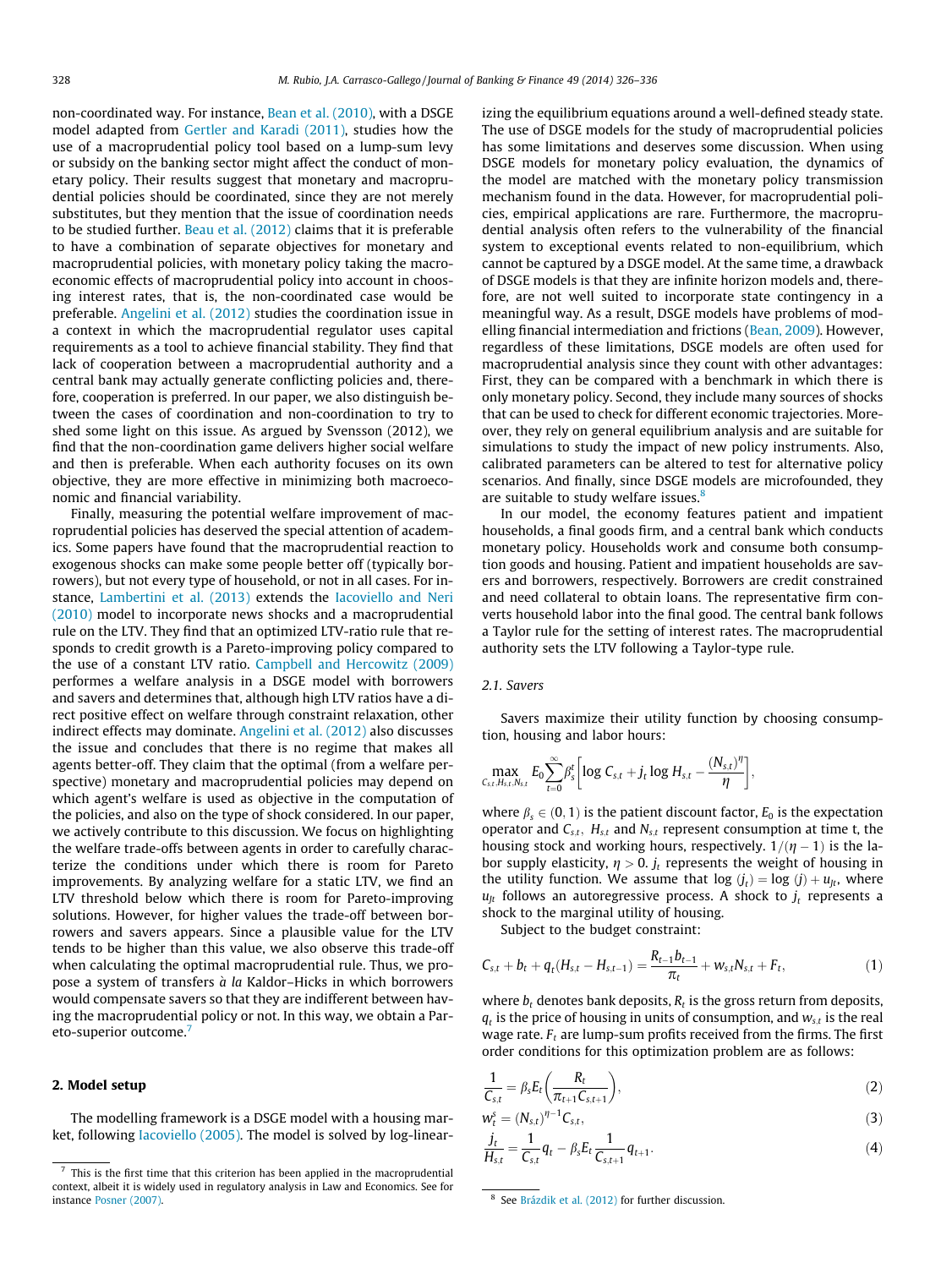Eq. [\(2\)](#page-2-0) is the Euler equation, the intertemporal condition for consumption. Eq.  $(4)$  represents the intertemporal condition for housing, in which, at the margin, benefits for consuming housing equate costs in terms of consumption. Eq.  $(3)$  is the labor-supply condition.

## 2.2. Borrowers

Borrowers solve:

$$
\max_{C_{b,t},H_{b,t},N_{b,t}} E_0 \sum_{t=0}^{\infty} \beta_b^t \left[ \log C_{b,t} + j_t \log H_{b,t} - \frac{(N_{b,t})^{\eta}}{\eta} \right],
$$

where  $\beta_b \in (0, 1)$  is the impatient discount factor, subject to the budget constraint and the collateral constraint:

$$
C_{b,t} + \frac{R_{t-1}b_{t-1}}{\pi_t} + q_t(H_{b,t} - H_{b,t-1}) = b_t + W_{b,t}N_{b,t},
$$
\n(5)

$$
E_t \frac{R_t}{\pi_{t+1}} b_t = k_t E_t q_{t+1} H_{b,t}, \tag{6}
$$

where  $b_t$  denotes bank loans and  $R_t$  is the gross interest rate.  $k_t$  can be interpreted as a loan-to-value ratio. The borrowing constraint limits borrowing to the present discounted value of their housing holdings. The first order conditions are as follows:

$$
\frac{1}{C_{b,t}} = \beta_b E_t \left( \frac{R_t}{\pi_{t+1} C_{b,t+1}} \right) + \lambda_t R_t, \tag{7}
$$

$$
w_{b,t} = (N_{b,t})^{\eta - 1} C_{b,t},
$$
\n(8)

$$
\frac{j_t}{H_{b,t}} = \frac{1}{C_{b,t}} q_t - \beta_b E_t \left( \frac{1}{C_{b,t+1}} q_{t+1} \right) - \lambda_t k_t E_t (q_{t+1} \pi_{t+1}), \tag{9}
$$

where  $\lambda_t$  denotes the multiplier on the borrowing constraint.<sup>9</sup> These first order conditions can be interpreted analogously to those of savers.

#### 2.3. Firms

#### 2.3.1. Final goods producers

There is a continuum of identical final goods producers that operate under perfect competition and flexible prices. They aggregate intermediate goods according to the production function

$$
Y_t = \left[ \int_0^1 Y_t(z)^{\frac{\varepsilon - 1}{\varepsilon}} dz \right]^{\frac{\varepsilon}{\varepsilon - 1}},\tag{10}
$$

where  $\varepsilon > 1$  is the elasticity of substitution between intermediate goods. The final good firm chooses  $Y_t(z)$  to minimize its costs, resulting in demand of intermediate good z:

$$
Y_t(z) = \left(\frac{P_t(z)}{P_t}\right)^{-\varepsilon} Y_t.
$$
\n(11)

The price index is then given by:

$$
P_t = \left[ \int_0^1 P_t(z)^{1-\varepsilon} \, dz \right]^{\frac{1}{\varepsilon-1}}. \tag{12}
$$

#### 2.3.2. Intermediate goods producers

The intermediate goods market is monopolistically competitive. Following [Iacoviello \(2005\)](#page-10-0), intermediate goods are produced according to the production function:

$$
Y_t(z) = A_t N_{s,t}(z)^{\alpha} N_{b,t}(z)^{(1-\alpha)},
$$
\n(13)

where  $\alpha \in [0, 1]$  measures the relative size of each group in terms of labor.<sup>10</sup> This Cobb–Douglas production function implies that labor

efforts of constrained and unconstrained consumers are not perfect substitutes. This specification is analytically tractable and allows for closed form solutions for the steady state of the model. This assumption can be economically justified by the fact that savers are the managers of the firms and their wage is higher than that of the borrowers. $1$ 

 $A_t$  represents technology and it follows the following autoregressive process:

$$
\log (A_t) = \rho_A \log (A_{t-1}) + u_{At}, \qquad (14)
$$

where  $\rho_A$  is the autoregressive coefficient and  $u_{At}$  is a normally distributed shock to technology. We normalize the steady-state value of technology to 1.

Labor demand is determined by:

$$
w_{s,t} = \frac{1}{X_t} \alpha \frac{Y_t}{N_{s,t}},
$$
\n(15)

$$
w_{b,t} = \frac{1}{X_t} (1 - \alpha) \frac{Y_t}{N_{b,t}},
$$
\n(16)

where  $X_t$  is the markup, or the inverse of marginal cost.<sup>12</sup>

The price-setting problem for the intermediate good producers is a standard Calvo-Yun setting. An intermediate good producer sells its good at price  $P_t(z)$ , and  $1 - \theta \in [0, 1]$ , is the probability of being able to change the sale price in every period. The optimal reset price  $P_t^*(z)$  solves:

$$
\sum_{k=0}^{\infty} (\theta \beta)^k E_t \left\{ \Lambda_{t,k} \left[ \frac{P_t^*(z)}{P_{t+k}} - \frac{\varepsilon/(\varepsilon - 1)}{X_{t+k}} \right] Y_{t+k}^*(z) \right\} = 0, \tag{17}
$$

where  $\varepsilon/(\varepsilon - 1)$  is the steady-state markup.

The aggregate price level is then given by:

$$
P_t = \left[\theta P_{t-1}^{1-\varepsilon} + (1-\theta)(P_t^*)^{1-\varepsilon}\right]^{1/(1-\varepsilon)}.\tag{18}
$$

Using (17) and (18), and log-linearizing, we can obtain a standard forward-looking New Keynesian Phillips curve  $\hat{\pi}_t = \beta E_t \hat{\pi}_{t+1} - \psi \hat{x}_t + u_{\pi t}$ , that relates inflation positively to future inflation and negatively to the markup  $(\psi \equiv (1 - \theta)(1 - \beta \theta)/\theta)$ .  $u_{\pi t}$ is a normally distributed cost-push shock. $13$ 

#### 2.4. Monetary policy

We consider a Taylor rule which responds to inflation and output growth:

$$
R_t = (R_{t-1})^{\rho}((\pi_t)^{(1+\phi_{\pi}^R)}(Y_t/Y_{t-1})^{\phi_{\mathcal{Y}}^R}R)^{1-\rho}\varepsilon_{Rt},
$$
\n(19)

where  $0 \le \rho \le 1$  is the parameter associated with interest-rate inertia,  $\phi_\pi^R\geqslant 0$  and  $\phi_y^R\geqslant 0$  measure the response of interest rates to current inflation and output growth, respectively.  $\varepsilon_{Rt}$  is a white noise shock with zero mean and variance  $\sigma_{\varepsilon}^2$ .

#### 2.5. A macroprudential rule for the LTV

In standard models, the LTV ratio is a fixed parameter which is not affected by economic conditions. However, we can think of regulations of LTV ratios as a way to moderate credit booms. When the LTV ratio is high, the collateral constraint is less tight. And, since the constraint is binding, borrowers will borrow as much as they are allowed to. Lowering the LTV tightens the constraint and therefore restricts the loans that borrowers can obtain. Recent

 $9$  Through simple algebra it can be shown that the Lagrange multiplier is positive in the steady state and thus the collateral constraint holds with equality.

<sup>&</sup>lt;sup>10</sup> Notice that the absolute size of each group is one.

 $11$  It could also be interpreted as the savers being older than the borrowers, therefore more experienced.

 $12$  Symmetry across firms allows us to write the demands without the index z.

<sup>&</sup>lt;sup>13</sup> Variables with a hat denote percent deviations from the steady state.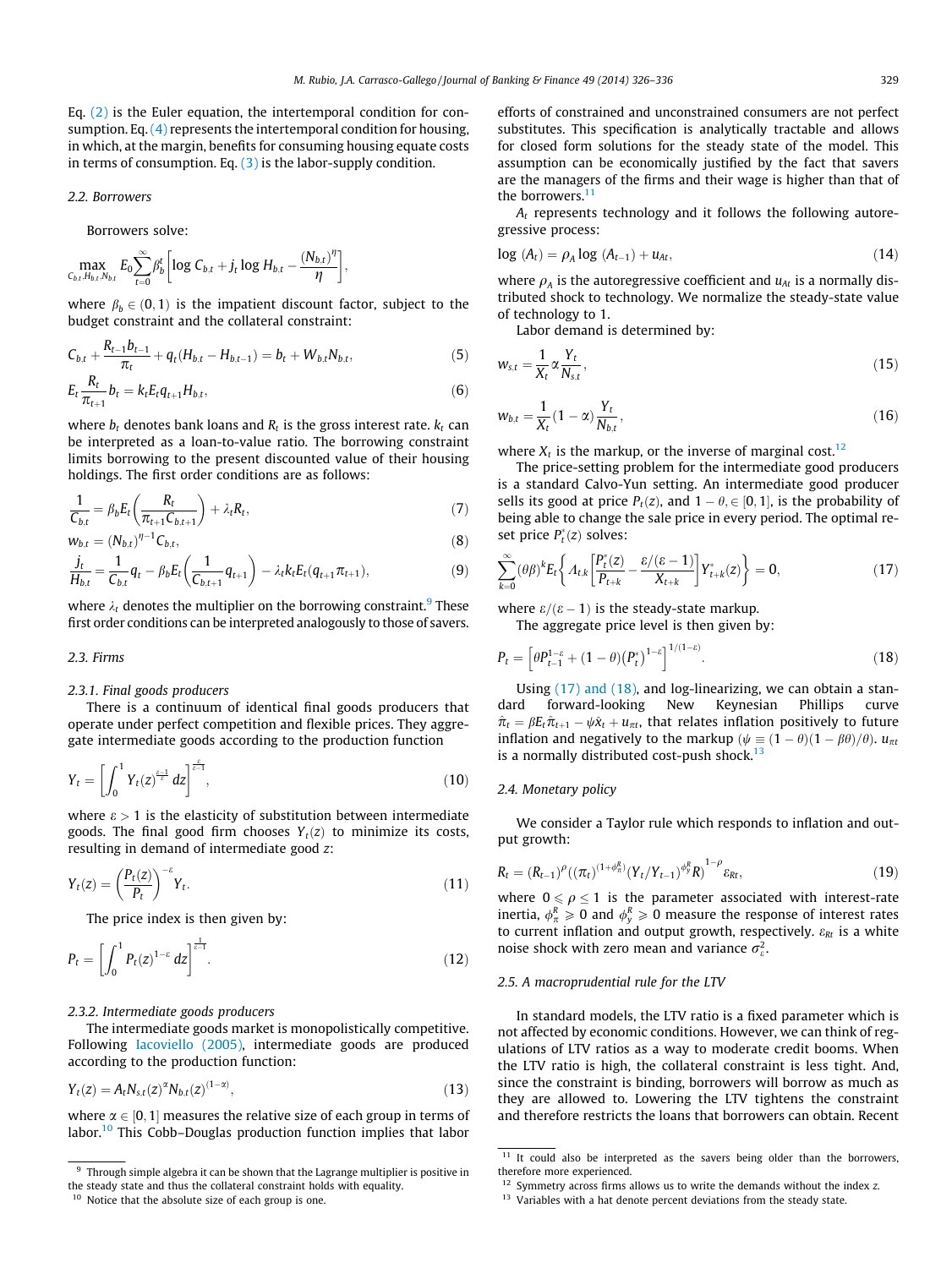<span id="page-4-0"></span>research on macroprudential policies has proposed Taylor-type rules for the LTV ratio so that it reacts inversely to variables such as the growth rates of GDP, credits, the credit-to-GDP ratio or house prices. These rules can be a simple illustration of how a macroprudential policy could work in practice. Here, we assume that there exists a macroprudential Taylor-type rule for the LTV ratio, so that it responds to credit growth, in the spirit of the Basel III regulation which aims at avoiding episodes of excessive credit growth $14$ :

$$
k_t = k_{SS} \left(\frac{b_t}{b_{t-1}}\right)^{-\phi_b^k},\tag{20}
$$

where  $k_{SS}$  is a steady state value for the loan-to-value ratio, and  $\phi_b^k \geqslant 0$  measures the response of the loan-to-to value to the credit growth. This kind of rule would deliver a lower LTV ratio in booms, when there is excessive credit growth, therefore restricting the credit in the economy and avoiding a credit boom derived from good economic conditions (and symmetrically for recessions). $15$ 

#### 2.6. Equilibrium

The market clearing conditions are as follows:

$$
Y_t = C_{s,t} + C_{b,t}.\tag{21}
$$

The total supply of housing is fixed and it is normalized to unity:

$$
H_{s,t} + H_{b,t} = 1. \tag{22}
$$

## 3. Welfare

#### 3.1. Welfare measure

To assess the normative implications of macroprudential and monetary policies, we numerically evaluate the welfare derived in each case. As discussed in [Benigno and Woodford \(2008\)](#page-10-0), the two approaches that have recently been used for welfare analysis in DSGE models include either characterizing the optimal Ramsey policy, or solving the model using a second-order approximation to the structural equations for given policy and then evaluating welfare using this solution. As in [Mendicino and Pescatori \(2007\),](#page-10-0) we take this latter approach to be able to evaluate the welfare of the two types of agents separately.<sup>16</sup> The individual welfare for savers and borrowers, respectively, as follows:

$$
W_{s,t} = E_t \sum_{m=0}^{\infty} \beta_s^m \left[ \log C_{s,t+m} + j \log H_{s,t+m} - \frac{(N_{s,t+m})^{\eta}}{\eta} \right],
$$
 (23)

$$
W_{b,t} \equiv E_t \sum_{m=0}^{\infty} \beta_b^m \left[ \log C_{b,t+m} + j \log H_{b,t+m} - \frac{(N_{b,t+m})^{\eta}}{\eta} \right].
$$
 (24)

Following [Mendicino and Pescatori \(2007\)](#page-10-0), we define social welfare as a weighted sum of the individual welfare for the different types of households:

$$
W_t = (1 - \beta_s)W_{s,t} + (1 - \beta_b)W_{b,t}.
$$
\n(25)



Fig. 1. Welfare gains from increasing the LTV ratio, everything else constant. Benchmark case: no macroprudential regulator.

Each agent's welfare is weighted by her discount factor, respectively, so that all the groups receive the same level of utility from a constant consumption stream.

However, in order to make the results more intuitive, we present welfare changes in terms of consumption equivalents. The consumption equivalent measure defines the constant fraction of consumption that households should give away in order to obtain the benefits of the macroprudential policy. A positive value means a welfare gain, that is, how much the consumer would be willing to pay to obtain the welfare improvement. Then, when there is a welfare gain, households would be willing to pay in consumption units for the measure to be implemented because it is welfare improving. We use as a benchmark the welfare evaluated when the macroprudential policy is not active and compare it with the welfare obtained when such policy is implemented. The derivation of the welfare benefits in terms of consumption equivalent units is as follows:

$$
CE_s = \exp\left[ (1 - \beta_s) \left( W_s^{MP} - W_s^* \right) \right] - 1, \tag{26}
$$

$$
CE_b = \exp\left[ (1 - \beta_b) \left( W_b^{MP} - W_b^* \right) \right] - 1, \tag{27}
$$

where the superscripts in the welfare values denote the benchmark case when macroprudential policies are not introduced and the case in which they are, respectively. $17$ 

## 3.2. Welfare trade-offs

The literature typically finds that the macroprudential reaction to exogenous shocks can make some people better off (typically borrowers), but not every type of household, or not in all cases. This is why, welfare comparisons should not only be made on the basis of an ad hoc aggregate welfare function but disaggregating welfare between agents, to highlight the trade-offs that may appear between them.

In this section, we first compute welfare for each individual and for the aggregate, when we have a static LTV. Then, we numerically evaluate welfare gains when we introduce a macroprudential rule, given the Taylor rule.

Fig. 1 presents welfare gains, in consumption equivalents, for different values of the LTV, when there is no macroprudential rule in place. Here, we observe that up to a threshold LTV value, there is

<sup>14</sup> See [Kannan et al. \(2012\)](#page-10-0) for a similar specification.

<sup>&</sup>lt;sup>15</sup> The feasibility of implementing an LTV rule at a quarterly frequency may be questionable in practice. However, as the [Committee on the Global Financial System](#page-10-0) [\(2012\)](#page-10-0) suggests, once the legal and operational infrastructure is in place, LTV changes can be implemented rather rapidly, given that many jurisdictions have ample experience with these tools at the practical level.

 $16$  We used the software Dynare to obtain a solution for the equilibrium implied by a given policy by solving a second-order approximation to the constraints, then evaluating welfare under the policy using this approximate solution, as in [Schmitt-](#page-10-0)[Grohe and Uribe \(2004\).](#page-10-0) See [Monacelli \(2006\)](#page-10-0) for an example of the Ramsey approach in a model with heterogeneous consumers. 17 We follow [Ascari and Ropele \(2009\)](#page-10-0).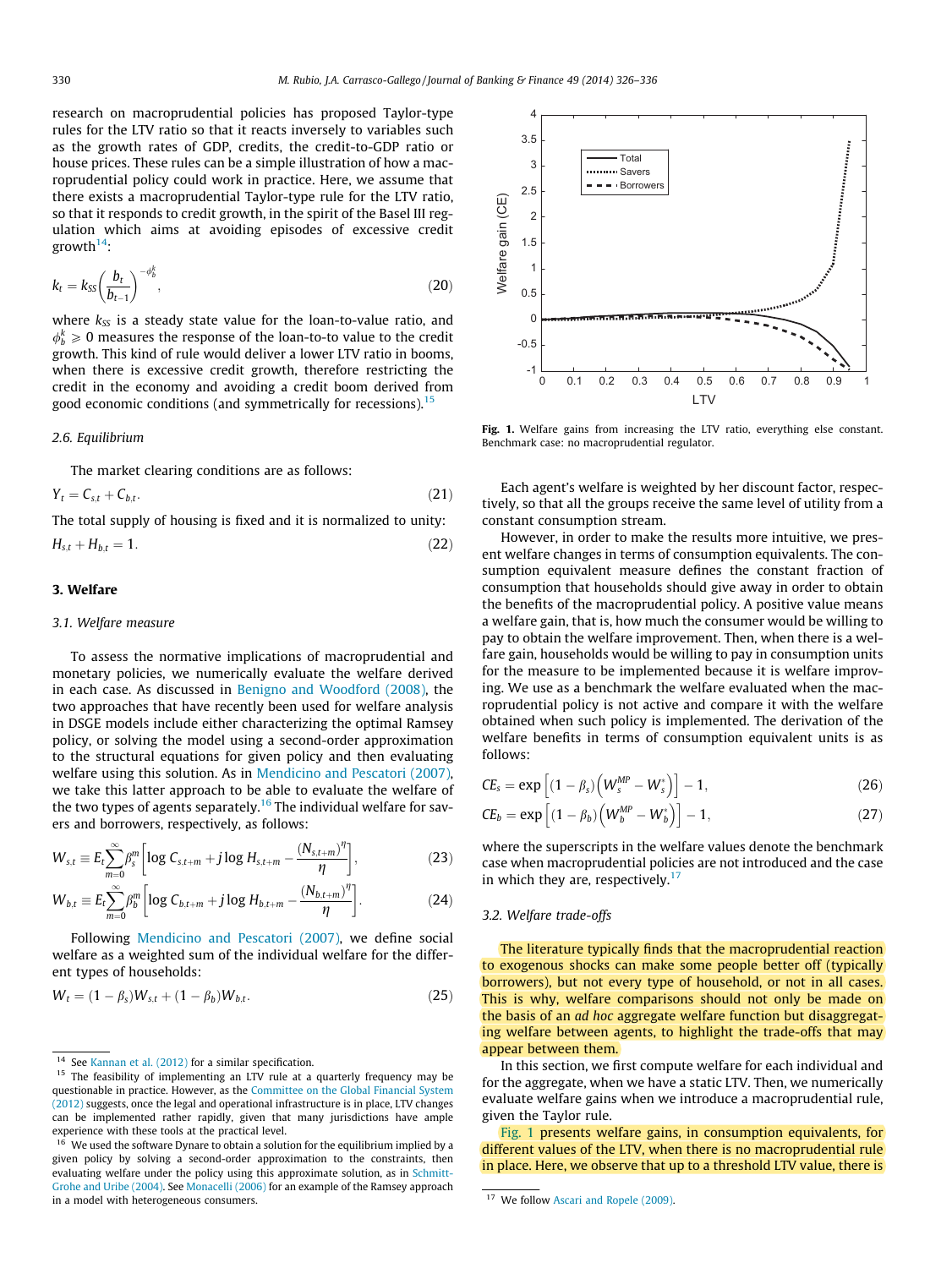<span id="page-5-0"></span>

Fig. 2. Welfare gains from introducing the macroprudential rule, given monetary policy (different values of the reaction parameter for borrowing).

room for Pareto optimal policies. However, starting from a value of 0.55, there is a trade-off between borrowers and savers in terms of welfare when we keep increasing the LTV. Large values of the LTV harm borrowers while savers benefit from the increase. Social wel-fare decreases. This result is in line with that of [Campbell and](#page-10-0) [Hercowitz \(2009\)](#page-10-0), who performes a welfare analysis in a DSGE model with borrowers and savers and determined that although high LTV ratios have a direct positive effect on welfare through constraint relaxation, other indirect effects may dominate. Notice that k, the LTV ratio, is a parameter that strongly affects the collateral constraint. A small change in this parameter can cause very large changes in borrowing that can be excessive. Higher LTVs lead to higher consumption levels, because borrowing constraints are always binding: the more borrowers are offered, the more they take. But this in turn, as shown in [Campbell and Hercowitz](#page-10-0) [\(2009\)](#page-10-0), changes relative prices. In particular, higher consumption levels imply higher interest rates. This could lead to a situation of overindebtedness in the sense that high repayments could offset the positive effects on constraint relaxation. Then, higher interest rates imply higher returns on saving for savers. [Smith \(2009\)](#page-10-0) shows that these results do not rely on the specific assumptions of [Campbell and Hercowitz \(2009\)](#page-10-0); even in the simplest model with borrowers, savers, and collateral constraints, this effect takes place. $18$ 

Fig. 2 shows the welfare gains from introducing a macroprudential tool in the economy, given the Taylor rule. We use a steadystate value of the LTV of 0.9, as in [Iacoviello \(2005\)](#page-10-0) and [Iacoviello](#page-10-0) [\(2013\).](#page-10-0) Therefore, we are in a region in which trade-offs should appear. Leaving fixed monetary policy, we present welfare for a continuum of values of the reaction parameters in the LTV rule, from a less to a more aggressive rule. The figure is very informative because it shows welfare gains for each agent in the economy and for the aggregate. The conclusions we can obtain from the figure are the following: using both policy measures at the same time is unambiguously welfare enhancing, as we can observe from the solid line. We can see that welfare increases by more, the larger the response of the LTV to credit growth is, but up to a point at which welfare stops increasing. The figure also shows the tradeoff between borrowers' and savers' welfare, illustrated by the dif-

ference between the two dashed lines. Borrowers' welfare increases with the introduction of the macroprudential rule because tightening the collateral constraint avoids situations of overindebtedness in which debt repayments are a burden for them. Furthermore, borrowers can benefit from more financial stability in the economy, as we will show later on. Notice that borrowers have a collateral constraint which is always binding and this does not allow them to make consumption smoothing. They do not have an Euler equation to smooth consumption as savers do. A more stable financial system smooths their consumption path thus mitigating the negative effects of the collateral constraint. This welfare gain is at the expense of savers, who lose from having this measure in the economy, given that they are not financially constrained. However, the borrower's welfare gain compensates the loss of the savers and globally, the measure is welfare increasing.

The next section performs an optimal policy analysis in order to assess which are the combination of values of the reaction parameters which would maximize welfare and make policy recommendations on this issue.

## 4. Optimal policy analysis

## 4.1. Optimal parameters

In this section, we aim to find the optimal combination of policy parameters that maximizes welfare. For this purpose, we consider three different cases. A benchmark case in which there is only a monetary authority that acts in the traditional way, using the interest rate as an instrument. Then, we include a macroprudential authority that introduces an extra instrument, the LTV ratio. We study the interaction between the two authorities from two perspectives, when they act both in a coordinated and in a non-coordinated way.

The optimal policy analysis, in models with financial frictions, deserves some discussion. In the standard new Keynesian model, the central bank aims at minimizing the variability of output and inflation to reduce the distortion introduced by nominal rigidities and monopolistic competition. However, in models with collateral constraints, welfare analysis and the design of optimal policies involves a number of issues not considered in standard sticky-price models. In models with constrained individuals, there are two types of distortions: price rigidities and credit frictions. This creates conflicts and trade-offs between borrowers and savers. Savers may prefer policies that reduce the price stickiness distortion. However, borrowers may prefer a scenario in which the pervasive effect of the collateral constraint is softened. Borrowers operate in a second-best situation. They consume according to the borrowing constraint as opposed to savers that follow an Euler equation for consumption. Borrowers cannot smooth consumption by themselves, but a more stable financial system would provide them a setting in which their consumption pattern is smoother. Therefore, in order to assess the optimality of policies, factors that help borrowers smooth their consumption should be included. Studies show that, in these kind of models, financial variables should be included in the loss function that the policy maker aims at minimizing. $19$ 

In the standard sticky-price model, the Taylor rule of the central bank is consistent with a loss function that includes the variability of inflation and output. In order to rationalize the Taylor rule of the macroprudential regulator, we follow [Angelini et al. \(2012\)](#page-10-0) in which they assume that the loss function in the economy also con-

<sup>&</sup>lt;sup>18</sup> [Huggett \(1997\)](#page-10-0) also found a similar result, but in this case is the reduction in the precautionary motive for saving, driven by the looser borrowing constraints, what leads to the increase in the interest rate.

<sup>&</sup>lt;sup>19</sup> [Andres et al. \(2013\)](#page-10-0) find that optimal monetary policy may involve a trade-off between the stabilization of inflation, output gap, consumption gap and the distribution of the collateral asset between constrained and unconstrained consumers.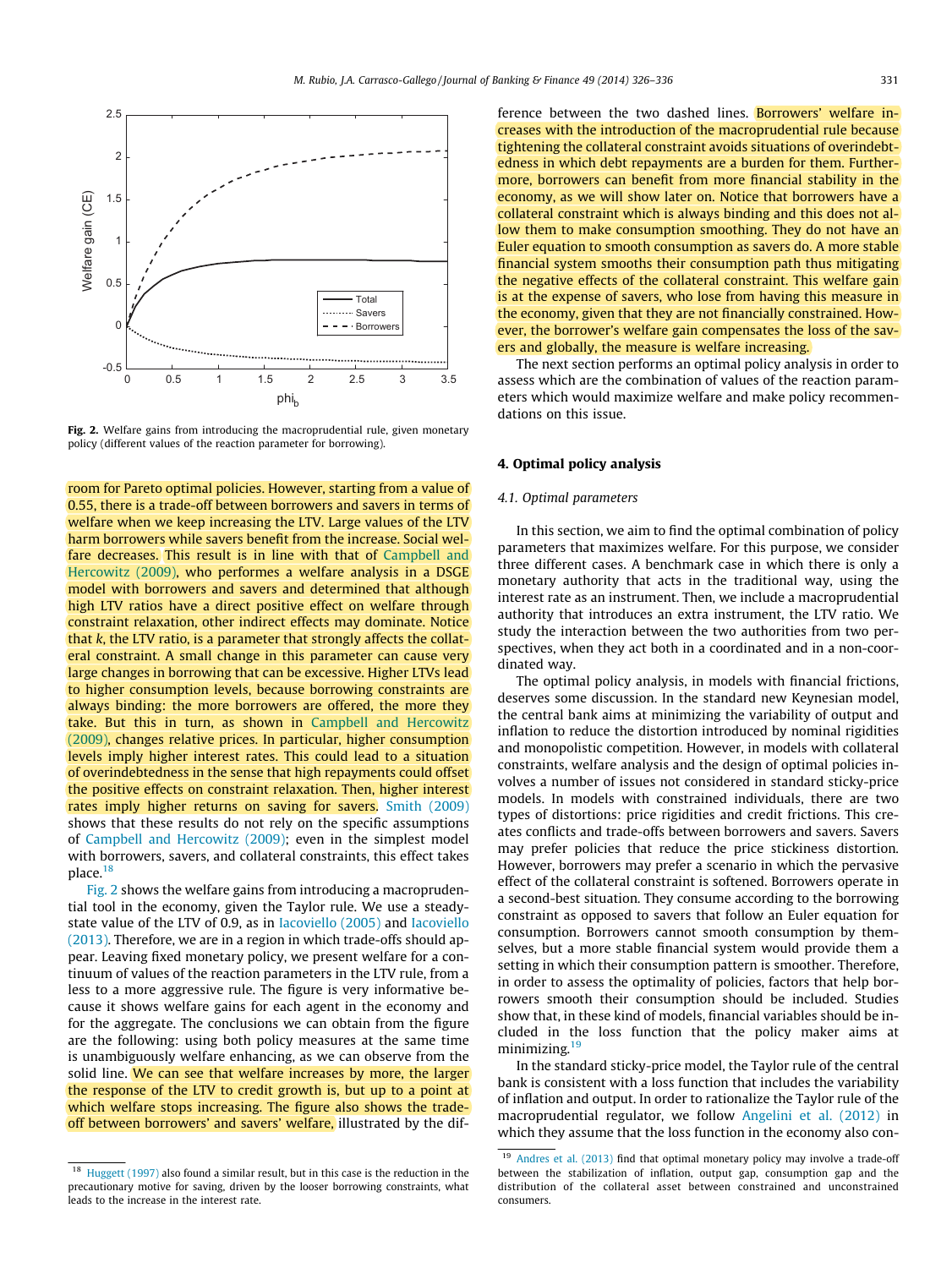Optimal macroprudential and monetary policy mix.

|                                              | Benchmark | Coordinated | Non-coordinated |
|----------------------------------------------|-----------|-------------|-----------------|
| $\phi_b^{k*}$                                |           | 0.8         | 0.7             |
| $1 + \phi_{\pi}^{R*}$                        | 16.1      | 1.3         | 1.7             |
| $\phi_v^{R*}$                                | 8.2       | 0.5         |                 |
| Social Welfare Gain                          |           | 0.024       | 0.041           |
| <b>Borrowers Welfare Gain</b>                |           | 0.22        | 0.31            |
| Savers Welfare Gain                          |           | $-0.16$     | $-0.21$         |
|                                              | 1.4308    | 1.1861      | 1.1767          |
|                                              | 0.2183    | 0.3481      | 0.3025          |
| $\frac{\sigma_b^2}{\sigma_\pi^2} \sigma_v^2$ | 1.9113    | 1.7877      | 1.8087          |

tains financial variables, namely borrowing variability, as a proxy for financial stability. Then, there would be a loss function for the economy that would include not only the variability of output and inflation but also the variability of borrowing:  $L=\sigma_{\pi}^2+\lambda_y\sigma_y^2+\sigma_b^2$  where  $\sigma_{\pi}^2,\sigma_y^2$  and  $\sigma_b^2$  are the variances of inflation, output and borrowing.  $\lambda_y \geq 0$ , represents the relative weight of the central bank to the stabilization of output. $20$ 

If the central bank and the macroprudential regulator coordinate, they would aim at jointly minimizing the loss function each one with its own instrument. The problem becomes analogous to the Mundell's assignment rule in which each arm of policy concentrates on a single task, addressing the issue it cares most about, and making coordination of policy trivial.<sup>21</sup> Following this line of argument, we consider a case in which we jointly optimize the parameters of both rules.

However, Svensson (2012) argues that conducting monetary policy and financial stability policy in an integrated way may be inappropriate, since monetary policy and financial-stability policy are distinct and separate policies with different objectives and different instruments. [Tinbergen \(1952\)](#page-10-0) put forth what we now call the 'Tinbergen principle,' that policymakers need at least one independent policy instrument for each policy objective. Since the policy interest rate is used by monetary policymakers to achieve the objective of price stability, at least one other instrument is required to achieve the additional objective of financial stability of macroprudential policy. Svensson (2012) suggests that monetary policy should be in charge of price stability while macroprudential policy needs to address financial stability. He argues that monetary policy should be conducted taking the macroprudential policy into account, and vice versa, as in a Nash equilibrium rather than a coordinated equilibrium. Therefore, we study a second case in which the central bank and the macroprudential regulator play a noncoordinated game. The central bank would find the optimal parameters in its policy rule, taking the macroprudential regulator behavior as given. Similarly, the macroprudential authority would find the best response given monetary policy. The intersection of these two best responses would give us the Nash equilibrium.

In order to contribute to the discussion and evaluate the welfare gains of introducing macroprudential polices, we first compute the optimal parameters of the Taylor rule for monetary policy, assuming that there is no macroprudential regulator. Then, we compute the optimal monetary and macroprudential policies for the coordinated and the non-coordinated game.

Table 1 shows the optimal parameter values and the welfare gains in consumption equivalents, taking as a benchmark the situation without macroprudential policy. We also present the implied volatilities.

As expected, when a macroprudential regulator does not exist, the central bank needs to act in a very aggressive way, given that it only counts with a single instrument to minimize the loss func- $\frac{\text{tion.}^{22}}{\text{A}}$  We take this case as a benchmark, both for welfare and for macroeconomic and financial volatilities (presented in the first column).

The second column presents the case in which there is a macroprudential regulator that acts in a coordinated way with the central bank. We see that adding this extra instrument produces a welfare gain in the economy. In this case, monetary policy does not need to be as aggressive as in the benchmark case because it counts with the help of the macroprudential policy. However, as already pointed out, there is a trade-off between borrowers and savers and, while borrowers are better-off, savers are not. Furthermore, if we compare the volatilities that this combination of policies generates, with respect to the benchmark case, we observe that the standard deviation of borrowing decreases, which is what makes borrower's welfare increase. In terms of the macroeconomic volatilities, we see that the volatility of output decreases, but this comes at the expense of a higher inflation volatility.<sup>23</sup> This higher inflation volatility contributes to a decrease in savers' welfare.

Nevertheless, if both authorities act in a non-coordinated way, social welfare gains are even higher. As Svensson (2012) argues, letting each regulator focus on its own objective, leads to more effective results in reducing volatilities. In this case, monetary policy acts in a more aggressive way, favoring the reduction of the volatility of inflation. The macroprudential authority reaction parameter does not need to be as high as in the previous case to obtain a lower standard deviation of borrowing. As usual, we also observe the same trade-off between borrowers and savers.

#### 4.2. Pareto-superior outcomes

Results from optimal policy analysis show that trade-offs between the two agents appear. However, if the welfare gain that borrowers obtain is large enough, there could be room for Pareto-superior outcomes.

In order to do that, we apply the concept of Kaldor–Hicks efficiency, also known as Kaldor–Hicks criterion.<sup>24</sup> Under this criterion, an outcome is considered more efficient if a Pareto-superior outcome can be reached by arranging sufficient compensation from those that are made better off to those that are made worse off so that all would end up no worse off than before. The Kaldor–Hicks criterion does not require the compensation actually being paid, merely that the possibility for compensation exists, and thus need not leave each at least as well off.

In our case, our measure for welfare presented in consumption equivalents is given by Eqs. [\(26\) and \(27\).](#page-4-0) Since, there is a trade-off between savers and borrowers, introducing the macroprudential policy, both in coordination and non-coordination with monetary policy, produces  $CE_b > 0$  and  $CE_s < 0$ .

Thus, a Kaldor–Hicks improvement to a obtain Pareto-superior outcome would be one in which:

 $CE_b - \varepsilon_b \geq 0$ 

and

 $CE_s + \varepsilon_b = 0.$ 

<sup>&</sup>lt;sup>20</sup> This loss function would be consistent with studies that make a second-order approximation of the utility of individuals and find that it differs from the standard case by including financial variables.

 $21$  See [Mundell \(1962\)](#page-10-0).

 $22$  Notice that here, we are considering that the central bank acts in a traditional way, we are excluding the possibility that financial variables enter in the Taylor rule for the central bank. For further discussion on interactions between different rules, see [Kannan et al. \(2012\)](#page-10-0) or [Rubio and Carrasco-Galllego \(2013\)](#page-10-0).

<sup>&</sup>lt;sup>23</sup> This result is consistent with other studies on macroprudential policies. See for instance, Mendicino et al. (2013).

<sup>&</sup>lt;sup>24</sup> See [Scitovsky \(1941\)](#page-10-0).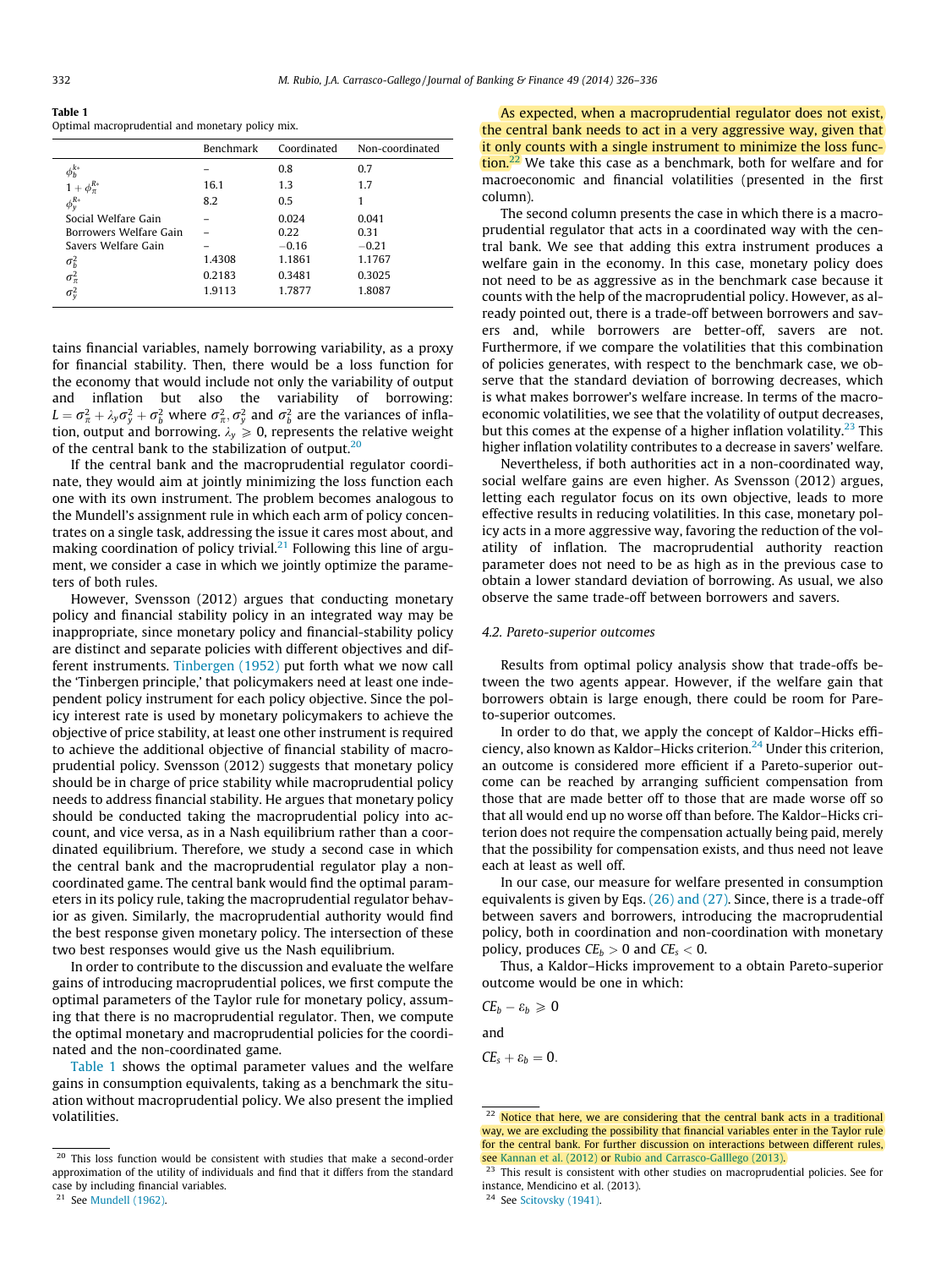Then,

$$
\varepsilon_b \geq 1 - \exp\left[ (1 - \beta_s) \left( W_s^{MP} - W_s^* \right) \right]. \tag{28}
$$

That is, a system of transfers in which the borrowers would compensate the savers with at least the amount they are losing, so that they are at least indifferent between having the macroprudential policy or not. Then, the new outcome would be desirable for society and there would be no agent that would lose with the introduction of the new policy. Then, if Eq. (28) holds with equality, the borrower compensates the saver with the exact welfare that she is losing. Then, in our case, after the compensations are made, the final result is presented in Table 2.

#### 4.3. Impulse responses

In order to understand the dynamics of the model and how the LTV rule interacts with monetary policy, in this section, we simulate the impulse responses of the model, using the optimized parameters we found in the previous section. We compare the benchmark (no macroprudential policy) with the case in which monetary and macroprudential policies coexist, both in a coordinated and in a non-coordinated game. We consider a technology shock and a housing demand shock.

The discount factor for savers,  $\beta_s$ , is set to 0.99 so that the annual interest rate is 4% in steady state. The discount factor for the borrowers is set to  $0.98<sup>25</sup>$ . The steady-state weight of housing in the utility function, j, is set to 0.1 in order for the ratio of housing wealth to GDP to be approximately 1.40 in the steady state, consistent with the US data. We set  $\eta = 2$ , implying a value of the labor supply elasticity of  $1.26$  For the parameters controlling leverage, we set  $k_{SS}$  to 0.90, in line with the US data.<sup>27</sup> The labor income share for savers is set to 0.64, following the estimate in [Iacoviello \(2005\).](#page-10-0) For the Taylor rule, we consider the optimized parameters found in the previous section. For  $\rho$  we use 0.8, which also reflects a realistic degree of interest rate smoothing.<sup>28</sup>

We assume that technology,  $A_t$ , follows an autoregressive process with 0.9 persistence and a normally distributed shock. We also assume that the weight of housing on the utility function is equal to its value in the steady state plus a shock which follows an autoregressive process with 0.95 persistence.<sup>29</sup> For the reactions parameter in the LTV rule, we use the optimized parameters both for the coordination and non-coordination with monetary policy. Table 3 presents a summary of the parameter values used:

#### 4.3.1. Technology shock

[Fig. 3](#page-8-0) presents impulse responses to a 1% shock to technology. Given the technology shock, output increases and inflation decreases.

In the benchmark case, when there is only monetary policy, the interest rate increases, while the LTV remains at its steady state. Since output is increasing, monetary policy reacts in a contractive way. Given the expansion in the economy, borrowing and housing demand increase, leading to an increase in house prices.

However, when the macroprudential rule interacts with monetary policy, the reaction of the interest rate is not as strong, given that the optimal parameters of the Taylor rule are lower. The LTV

#### Table 2

Table 3

Optimal macroprudential and monetary policy mix (Kaldor–Hicks improvement).

|                        | <b>Benchmark</b> | Coordinated | Non-coordinated |
|------------------------|------------------|-------------|-----------------|
| $\phi_b^{k*}$          |                  | 0.8         | 0.7             |
| $1 + \phi_{\pi}^{R*}$  | 16.1             | 1.3         | 1.7             |
| $\phi_{v}^{R*}$        | 8.2              | 0.5         |                 |
| Social Welfare Gain    |                  | 0.024       | 0.041           |
| Borrowers Welfare Gain |                  | 0.06        | 0.10            |
| Savers Welfare Gain    |                  | o           |                 |

| Parameter values. |           |                                                  |  |  |
|-------------------|-----------|--------------------------------------------------|--|--|
| βς                | .99       | Discount factor for savers                       |  |  |
| $\beta_b$         | .98       | Discount factor for borrowers                    |  |  |
|                   | $\cdot$ 1 | Weight of housing in utility function            |  |  |
|                   | 2         | Parameter associated with labor elasticity       |  |  |
|                   | .9        | Loan-to-value ratio                              |  |  |
| $\alpha$          | .64       | Labor share for savers                           |  |  |
| X                 | 1.2       | Steady-state markup                              |  |  |
| θ                 | .75       | Probability of not changing prices               |  |  |
| $\rho_A$          | .9        | Technology persistence                           |  |  |
|                   | .95       | Housing demand shock persistence                 |  |  |
|                   | .8        | Interest-rate-smoothing parameter in Taylor rule |  |  |

ratio decreases to cut credit because borrowing is growing following the boom. Therefore, when the macroprudential rule is in place, borrowing does not increase as much as in the benchmark, and this mitigates the effects of the boom.

Concerning the difference between the coordinated and the non-coordinated case, the pattern of the impulse responses is very similar. Nevertheless, the non-coordinated case is always slightly closer to the benchmark. This is due to the fact that the reaction parameters in the Taylor rule are higher for the coordinated case and thus more similar to the benchmark.

Notice that, interestingly, when monetary and macroprudential policies coexist, the interest rate decreases, focusing on stabilizing inflation, while the LTV is cut, to reach the financial stability objective. The decrease in the interest rate contributes to increase borrowing while the decrease in the LTV cuts it.

#### 4.3.2. Housing demand shock

In [Fig. 4](#page-8-0), we see the effects of a 25% housing demand shock. Given the increase in demand, house prices increase as well. This directly affects the collateral constraint and borrowers are able to borrow more out of their housing collateral, which is worth more now. The wealth effect permits them consume both more houses and consumption goods. The increase in house prices is, therefore, transmitted to the real economy and output increases.

The raise in output generates inflation and the Taylor rule responds with a higher interest rate. This is particularly true in the benchmark case in which monetary policy is more aggressive. On impact, this higher interest rate also dampens the increase in the price of the house, especially for the benchmark for the same reasons. Therefore, the initial shock is mitigated in the case in which monetary is the only policy in action.

When the macroprudential and the monetary policy interact, the LTV decreases to moderate the credit boom. This is the reason why, in this case, borrowing does not increase as much as in the benchmark. However, as we have seen, the increase in the interest rate is not as strong as in the benchmark and therefore the effects on real output of this demand shock are more noticeable. In the case of this shock, the combination of the macroprudential and the monetary policies manage to control credit without moderating the real effects of the boom.

<sup>&</sup>lt;sup>25</sup> [Lawrance \(1991\)](#page-10-0) estimated discount factors for poor consumers at between 0.95 and 0.98 at quarterly frequency. We take the most conservative value.

<sup>26</sup> Microeconomic estimates usually suggest values in the range of 0 and 0.5 (for males). [Domeij and Flodén \(2006\)](#page-10-0) show that in the presence of borrowing constraints these estimates could have a downward bias of 50%.

<sup>27</sup> See [Iacoviello \(2013\)](#page-10-0).

<sup>&</sup>lt;sup>28</sup> As in [McCallum \(2001\).](#page-10-0)

<sup>&</sup>lt;sup>29</sup> The persistence of the shocks is consistent with the estimates in [Iacoviello and](#page-10-0) [Neri \(2010\).](#page-10-0)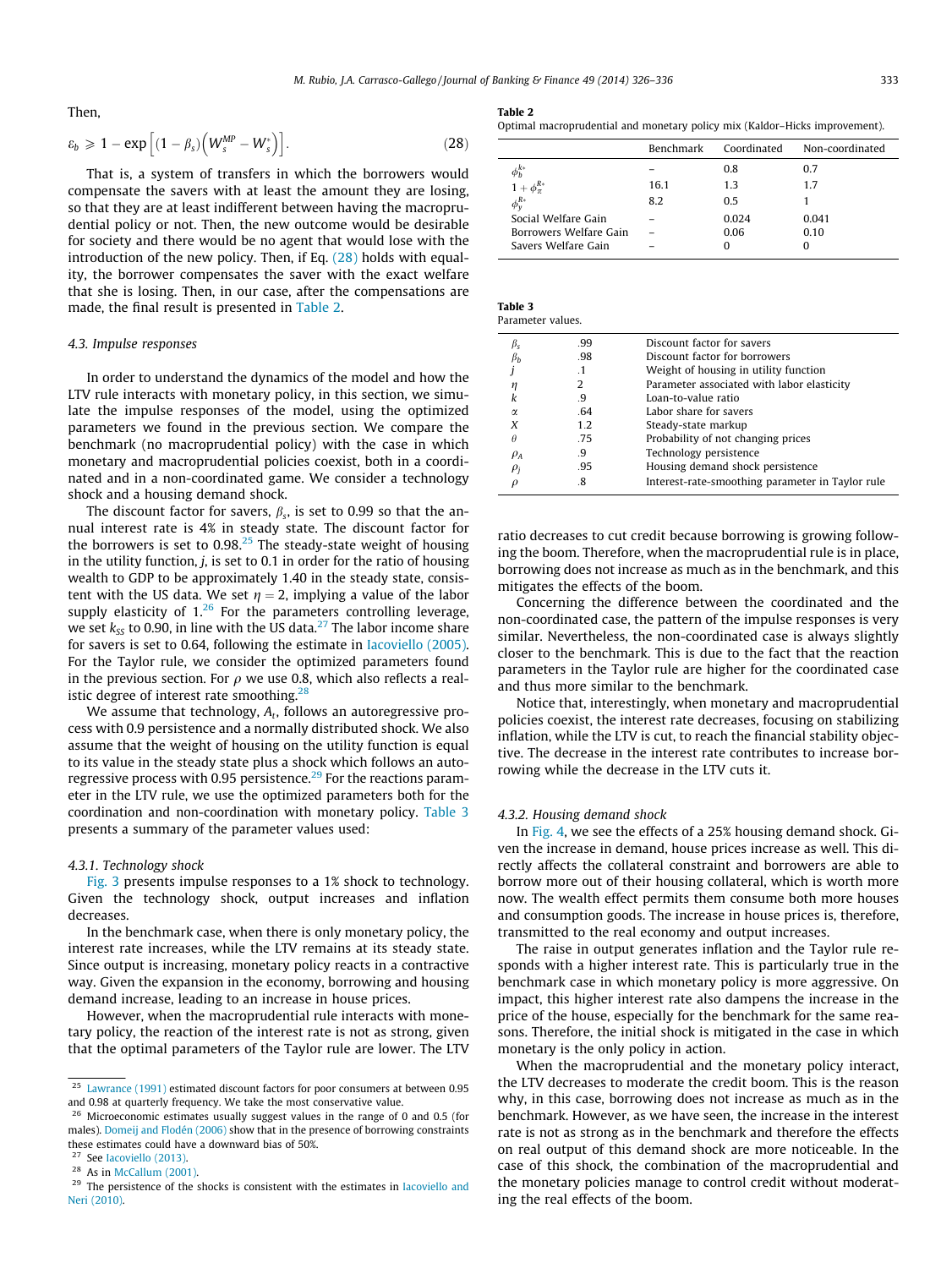<span id="page-8-0"></span>

Fig. 3. Impulse responses to a technology shock. Optimized parameters.



Fig. 4. Impulse responses to a housing demand shock. Optimized parameters.

As in the previous case, and for the same reasons, the non-coordinated situation is closer to the benchmark.

## 4.4. Financial and macroeconomic stability

Results from the optimal policy analysis have shown that the combination of macroprudential and monetary policies deliver a more stable financial and macroeconomic scenario. In order to show these results graphically, we plot an efficiency frontier that includes the three objectives that the policy makers aim at minimizing: variability of output, variability of inflation and variability of borrowing.

Policy analysis is usually done through policy frontiers, also known as Taylor curves or efficiency frontiers.<sup>30</sup> This curve shows, given different parameters of the Taylor rule, the combination that delivers the lower output and inflation variability. Therefore, a Taylor curve which is closer to the origin would be more efficient. In order to include the objective of the macroprudential regulator, we present an extended Taylor curve in which we include the variability of borrowing, as a measure to capture financial stability.

We are aware that there is not a widely accepted definition of financial stability or systemic risk. Those are difficult concepts to

<sup>&</sup>lt;sup>30</sup> See for instance [Iacoviello \(2005\)](#page-10-0) that evaluates a Taylor rule responding to house prices with a policy frontier.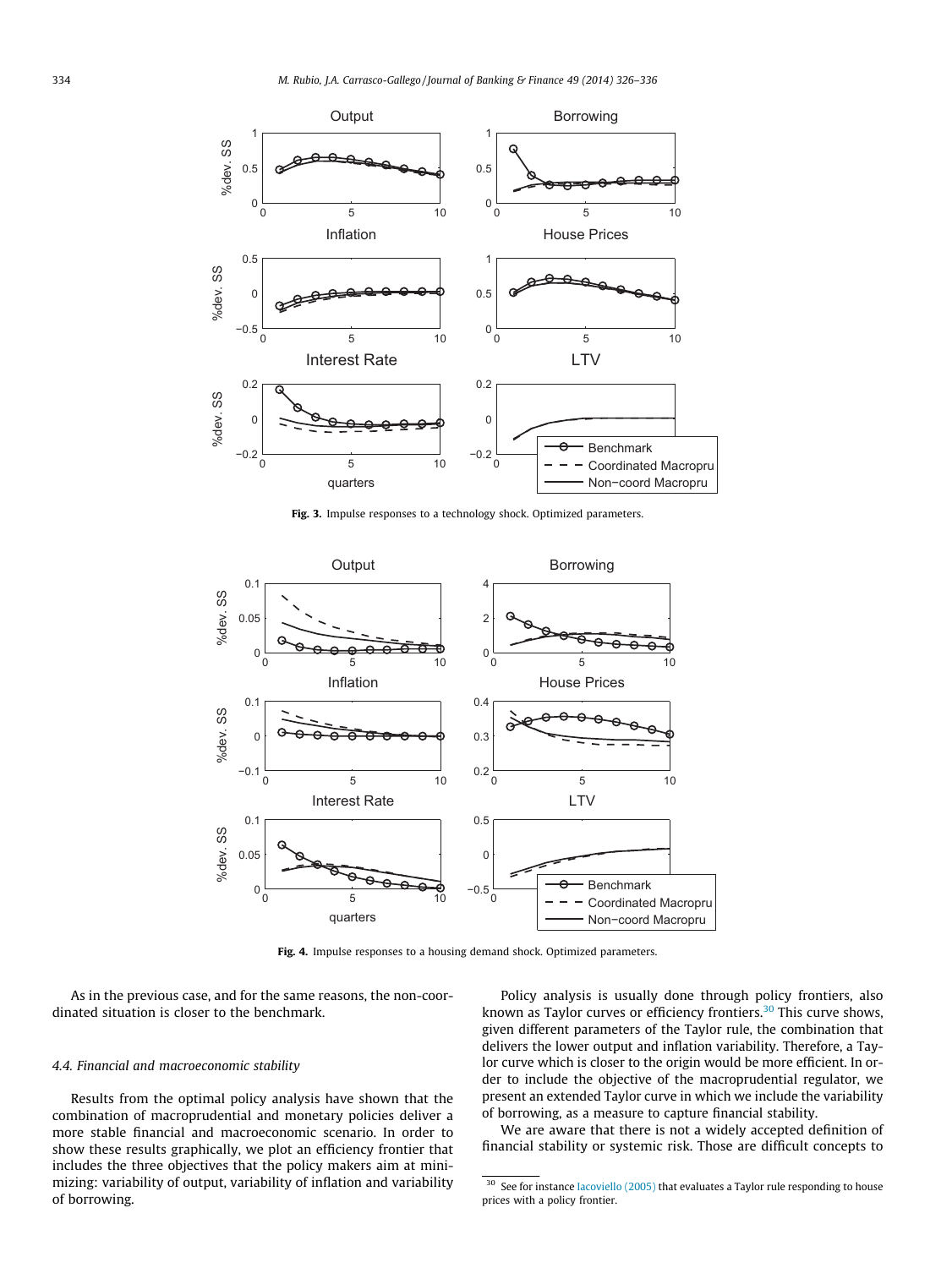<span id="page-9-0"></span>

Fig. 5. Three dimensional efficiency frontier.

define and to measure. Many definitions include the interactions between the financial and the real sector. $31$  In our model, we characterize the financial sector implicitly: borrowers take credits from savers and sign mortgages to buy houses, the asset of our model. Therefore, the financial system can be proxied by the amount of borrowing that takes place. Within this framework, we propose a measure for financial stability: a low variability of borrowing. In this sense, a lower variance of borrowing would imply a more stable financial system: if the variance of borrowing is lower, credit is smoother. A more stable financial system contributes to a lower systemic risk. Our model fits this idea. Borrowers do not have an Euler equation that allows them to smooth their consumption, as savers do. If the variability of the borrowing is lower then borrowers can sign mortgages in a smoother way and also can achieve a more stable consumption. The financial sector will be more stable and also the real sector. The economy can benefit from a more stable financial system and a lower systemic risk with a higher welfare, as we proved in previous sections. However, if the situation is the opposite and there is a high variability of borrowing, the financial system will be more unstable: with credit being more variable, consumption would also be more variable, the systemic risk will increase and, therefore, welfare will be lower.

Fig. 5 presents our augmented policy frontier which is threedimensional, since it takes into account three policy objectives: output, inflation and financial stabilization. The first two correspond to the standard objectives of the central bank, while the third one would be the objective of the macroprudential regulator. As in previous cases, we are comparing the macroprudential (coordinated and non-coordinated) with the no macroprudential scenario (benchmark). Here, curves are preferable, the lower (less borrowing variance) and closer to the inflation and output variance origin (less inflation and output variability) they are. We see that when we take the three dimensions together, macroprudential and monetary policies interacting with each other manage to deliver a more stable scenario, which includes not only macroeconomic stability but also financial stability. These results represent a way to convey the findings in previous sections, that is, the introduction of the macroprudential policy is welfare enhancing because it is delivering a more stable system.

# 5. Concluding remarks

In this paper, we analyze the impact of macroprudential and monetary policies on business cycles, welfare, and financial stability. In particular, we consider a macroprudential rule for the LTV ratio that responds to credit growth.

We compute the optimal parameters of the macroprudential and monetary rule both when monetary and macroprudential policies act in a coordinated and in a non-coordinated way. We find that in both cases, this interaction is welfare improving for the society, especially in the case of the non-coordinated game. However, there is a trade-off between the agents of the model and savers lose from this new scenario. We find that by transfers à la Kaldor–Hicks, so that borrowers can compensate the saver's welfare loss, a Pareto-superior outcome can be obtained.

From a positive perspective, we show the dynamics of the model under the optimal parameters that maximize welfare. We find that, given a positive technology or housing demand shock, the macroprudential authority would decrease the LTV to moderate the credit boom. In this way, it can achieve its ultimate goal: financial stability.

We also show graphically, with a three dimensional policy frontier, that the interaction between monetary and macroprudential policies unambiguously enhances the stability of the economic system.

## Acknowledgments

We would like to thank the discussants and participants of IRE-BS Conference 2012, 2012 Dynare Conference, ReCapNet Conference 2013, CEUS Workshop 2013, IFABS Conference 2013, and AREUEA session at the ASSA Meetings 2014; as well as the seminar participants at the Bank of England, the Federal Reserve Board, the Federal Reserve Bank of St. Louis, the Central Bank of Luxembourg, the BBVA, and the University of Nottingham. Special thanks to Matteo Iacoviello, John Duca, William Dupor, Pau Rabanal, Carlos Thomas, Antonio Mele, Don Schlagenhauf, Daniel Fetter, Christopher Otrok, Rafael Repullo, Jagjit S. Chadha, and two anonymous referees. All errors are our own. J. A. Carrasco-Gallego would also like to acknowledge the financial support of Universidad Rey Juan Carlos Fellowship for International Research Stays to visit the University of Nottingham.

#### Appendix A. Main equations

$$
\frac{1}{C_{s,t}} = \beta^s E_t \left( \frac{R_t}{\pi_{t+1} C_{s,t+1}} \right),\tag{29}
$$

$$
\mathbf{w}_t^s = (N_{s,t})^{\eta-1} \mathbf{C}_{s,t},\tag{30}
$$

$$
\frac{j}{H_{s,t}} = \frac{1}{C_{s,t}} q_t - \beta^s E_t \frac{1}{C_{s,t+1}} q_{t+1},
$$
\n(31)

$$
\frac{1}{C_{b,t}} = \beta^b E_t \left( \frac{R_t}{\pi_{t+1} C_{b,t+1}} \right) + \lambda_t R_t,
$$
\n(32)

$$
w_{b,t} = (N_{b,t})^{n-1} C_{b,t},
$$
\n(33)

$$
\frac{j}{H_{b,t}} = \frac{1}{C_{b,t}} q_t - \beta^b E_t \left( \frac{1}{C_{b,t+1}} q_{t+1} \right) - \lambda_t^b k_t E_t (q_{t+1} \pi_{t+1}), \tag{34}
$$

$$
E_t \frac{R_t}{\pi_{t+1}} b_t = k_t E_t q_{t+1} H_{b,t},
$$
\n(35)

$$
C_{b,t} + q_t H_{b,t} + \frac{R_{t-1} b_{t-1}}{\pi_t} = q_t H_{b,t-1} + w_{b,t} L_{b,t} + b_t,
$$
\n(36)

$$
w_{s,t} = \frac{1}{X_t} \alpha \frac{Y_t}{N_{s,t}},
$$
\n(37)

$$
w_{b,t} = \frac{1}{X_t} (1 - \alpha) \frac{Y_t}{N_{b,t}},
$$
\n(38)

<sup>&</sup>lt;sup>31</sup> See [Galvão and Owyang \(2013\)](#page-10-0) for a discussion on the topic.